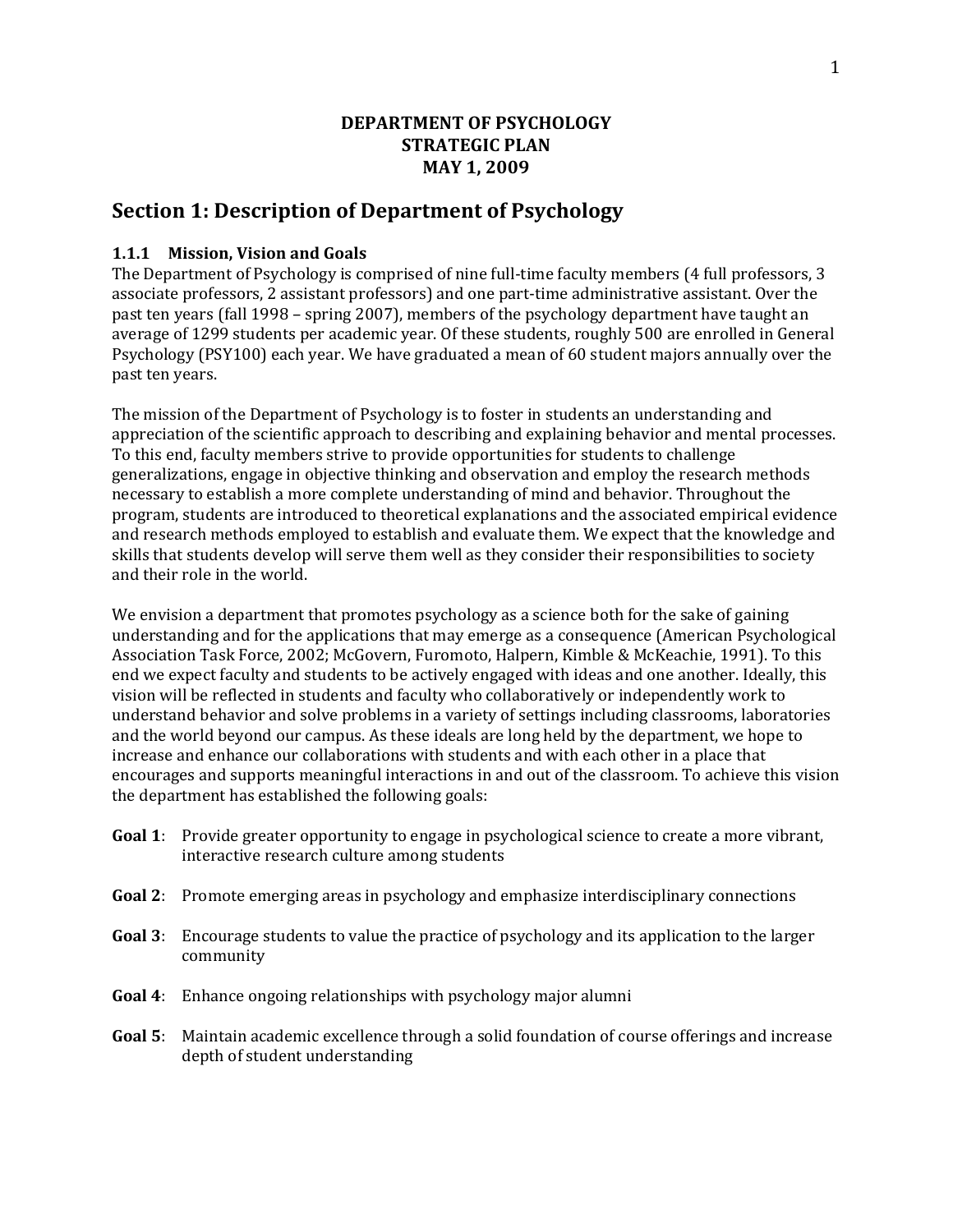#### **1.2 Programs**

The Department of Psychology offers students the opportunity to complete a major in psychology or honors psychology. Moreover the department is committed to strongly supporting the Neuroscience minor by contributing courses and faculty time to ensure the success of this program and by communicating with department chairs and faculty in biology about the needs of the Neuroscience program. Faculty members directing the Neuroscience program have created a separate strategic plan for the minor.

The Psychology Department is committed to contributing to the General Education Program and to Curriculum II in several ways. For instance, the department regularly contributes two First Term Seminar courses each year and has been a long time contributor to the Curriculum II program through the teaching of Individual and Society (CUR210) and more recently Senior Seminar (CUR399). In addition, General Psychology (PSY100) is a course that many Gustavus students complete to fulfill the general education course requirement in Human Behavior and Social Institutions (SOCI) and is important in promoting aspects of the liberal arts such as providing answers on classic philosophical questions, becoming knowledgeable about the self, making connections with other disciplines and teaching critical thinking (Gray, 2008).

Furthermore, courses in the Department of Psychology are required to complete majors in education (PSY100 required) and nursing (PSY100 and PSY234 required) and are necessary to fulfill the prerequisites for several pre‐professional health programs, including medicine, dentistry, occupational therapy and physical therapy.

#### **1.3 Support Relationships**

The Department of Psychology does not require courses outside the department to complete the Psychology major. However, we rely on biology to join with us in contributing courses to support and diversify the Neuroscience minor.

There are a number of offices on campus that provide technical, administrative or specialized services for our department. Some of these are Alumni Relations, Dining Services, Gustavus Technology Services, the Registrar and the Office of the Provost which interact with our department periodically. We rely on the Career Center to provide support to students who are researching and participating in internships and have utilized resources offered by the Community Service office when creating service learning opportunities in our courses. We have also requested support from the Library for our students who are learning to navigate resources for research and for faculty requiring resources for teaching or research.

## **Section 2: Strategic Review**

#### **2.1 Strategic Issues**

In 2007, the Department of Psychology completed a ten-year review that included a self-study and an on campus visit and evaluation by psychologists from Hope College and the University of Minnesota. The ten‐year review and subsequent follow‐up conversations, as well as focused departmental conversations during fall 2008, serve as the basis for our summary of strategic issues.

**2.1.1 Internal Strengths:** The Department of Psychology maintains a collegial working environment that includes regularly scheduled formal meetings of all department members as well as frequent informal conversations about teaching, research and issues of shared interest and concern. Department teaching evaluation data collected since the 1980's indicate that collectively,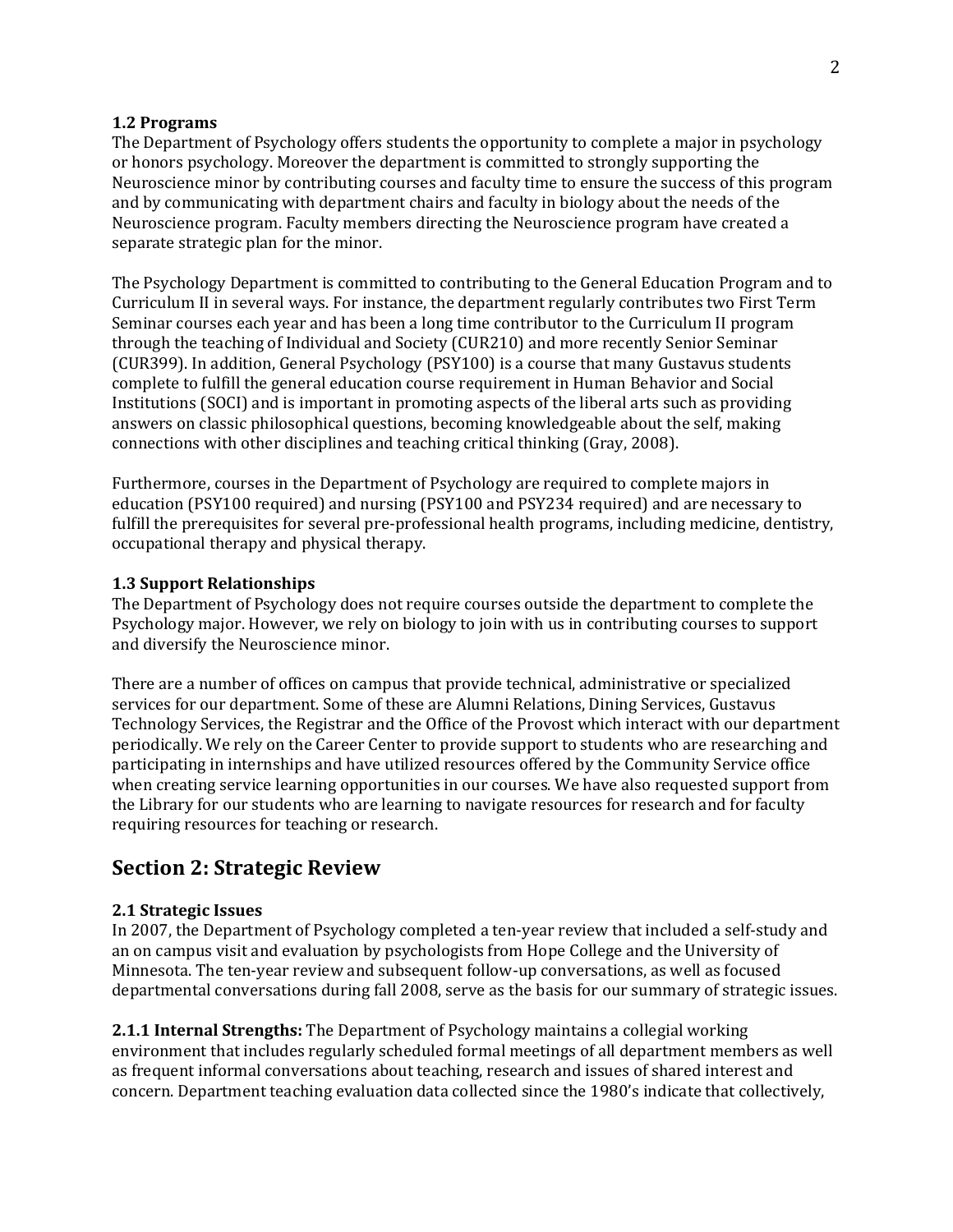our teaching is well respected by students. Moreover, academic assessment data based on the requirement that all senior students complete a version of the Graduate Record Exam in psychology, suggest that our majors graduate with very high mastery of skills and information in our discipline. These assessment data have been collected every year since 2004 and periodically since the early 1980's.

**2.1.2 Internal Weaknesses:** We are aware of weaknesses in our department, many of which we believe, emerge from the high student demands for our courses and our time. This demand is consistent and long‐standing and is not likely to diminish. Indeed, all indications are that interest in psychology among college undergraduates is likely to grow to meet the growth in opportunities for people trained in the discipline. (Department of Labor expects 10‐20% increase by 2010; American Psychological Association, 2009). As a consequence, we regret that there is little time available in our collective schedules to engage in long‐term planning. Our past ten year evaluations (1995/1996; 2006/2007) were useful and led to documented changes in our curriculum, but discussion of long range planning on a more regular basis is simply not feasible given the many other demands on our time. Moreover, we regret that our curriculum does not include a greater variety of upper level elective courses. We are aware of students' desire for these courses (because of their informal comments to us and because of survey data from graduating seniors) and believe such courses would enhance their breadth and depth of understanding, but we simply have been unable to create and provide these courses because of the staffing required to meet the high demand for our core courses.

Similarly, we regret that there is little time to provide our students with many of the enhanced experiences we would like to offer in the courses we currently teach. For example, without additional assistance, the laboratory experiences available to students are lacking and are simply not feasible in our introductory course (PSY100) or in our 200-level foundational courses. Early lab experiences would inform students about the scientific nature of psychology and prepare them better for statistics and research methods I and II (PSY224 and 225) as well as for the Neuroscience minor. Moreover, our commitment to meeting student demands both in and out of the classroom has in many cases made it difficult for faculty to engage in scholarly work in their field. This not only has the potential to create morale problems for faculty, but also makes it less likely for students to engage in collaborations with faculty on original publishable research. Finally, we are less systematic than we would like to be in our ability to track our majors post‐graduation – this despite the fact that our students could serve in a variety of ways as resources for ourselves and for our current students.

**External Opportunities 2.1.3:** That there is growing interest in psychology both from students and from colleagues in other disciplines is an important opportunity for our department. The growth of research in such areas as neuroscience, evolutionary behavior, and cognition, has pushed the boundaries of psychology and made more apparent the connections psychology has with other disciplines (e.g., biology, health, education, communications). With this in mind, psychology can be viewed as a major that provides connections to and flexibility in variety of career options. Given the current economic uncertainty, this flexibility is likely to be appealing both to prospective students, their parents, and to employers. In addition, Gustavus alumni provide unique opportunities for current Gustavus students. Specifically, psychology graduates are proud of their degree and some have enthusiastically volunteered to stay involved by giving invited talks and by providing students with career guidance and internship supervision. We hope to strengthen this connection between the department and alumni. Although funding from national granting agencies is becoming increasingly competitive, in the past we have been successful in securing funds for technology such as computer classrooms, and hope to take advantage of such opportunities in the future. Emerging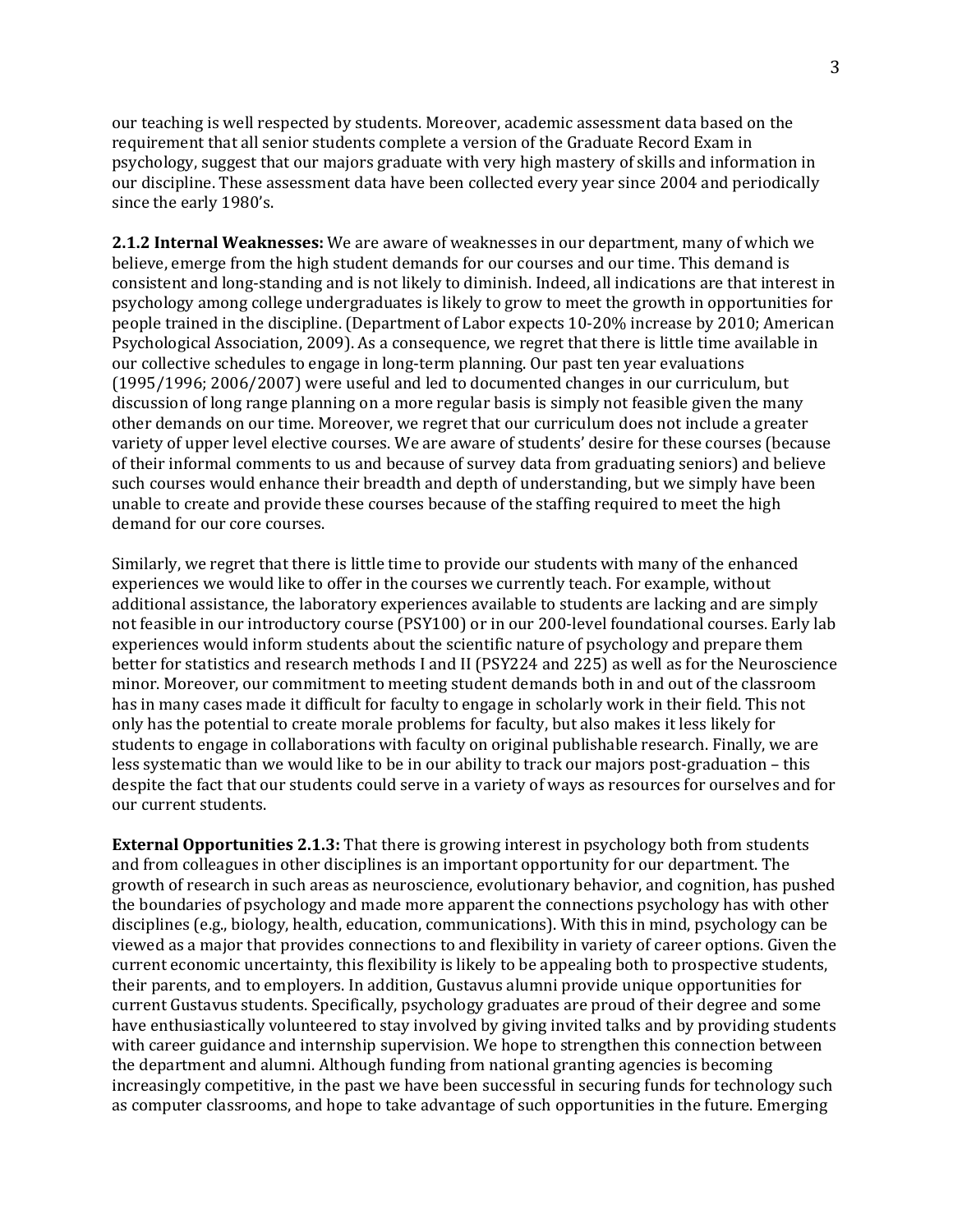technology, such as computer software for creating experimental programs for research, will continue to inspire our research and classroom teaching.

**External Challenges 2.1.4:** Growing interest in psychology brings with it growing competition among schools to recruit capable, interested students. We are keenly aware of the competition we face from Minnesota colleges who appear to be addressing this interest in more highly visible ways. For instance, St. Olaf College, Macalester College, Carleton College, and the College of St. Catherine have all within the last several years celebrated new or renovated buildings, newly equipped psychology and neuroscience laboratories, or created new programming that are likely very attractive both to prospective students and prospective faculty. We face this challenge for new facilities and equipment at the same time that the nation's economic state makes funding from external government sources less likely. Another challenge we face comes from growth in the areas of neuroscience, cognition, and genetics and their integration with other disciplines – a trend that is not necessarily congruent with prospective students' interest in more applied career paths such as pursuing professional degrees in psychology (PsyD), rather than the more traditional academic degrees (MA, PhD). Meeting this challenge requires careful attention to curricular offerings that might be addressed by adding upper level elective courses that emphasize the relevance of findings in these basic research areas to more applied areas of concern. We also face challenges that come from our discipline's increasing reliance on technology. Computer-based presentation of stimuli and data collection will require that our department (including students) receive specialized assistance in creating custom experimental methods that to date, we have simply managed on our own.

#### **2.2 Barriers**

Gustavus is located over 50 miles from a major metropolitan area. This distance from potential job markets, housing, and other resources is a hurdle to attracting and retaining new faculty and their partners, thus making it essential to market Gustavus as a vital, attractive and competitive workplace. The relatively homogeneous demographic profile of the surrounding area also makes it difficult to recruit new faculty and students from diverse backgrounds. Another impediment to recruitment is the state of our classrooms, offices and research spaces. A new building is expected to address these needs in the future, but presently we work in cramped, outdated facilities with inadequate equipment, poor temperature controls, few windows, and inadequate space for labs, storage and student work spaces.

Distance from large urban areas also makes collaboration with colleagues difficult and expensive. Although some support is given by the College to attend conferences for research purposes, resources for learning new teaching techniques and providing faculty development off campus are less vigorously supported. More support for technologies such as videoconferencing, access to online journals and funds for travel to teaching conferences to learn innovative techniques for supporting pedagogy would mean that faculty would not have to choose between their research or teaching when spending faculty development funds. Our students also are affected by our distance from a major urban center because we lack variety and numbers in internship sites and career exploration opportunities in St. Peter and the surrounding area.

Our ability to provide in‐depth, quality experiences for students is hampered by our large student enrollments, heavy advising load and lack of flexibility in scheduling. We would be able to interact more with students in an advisory and research capacity with a reduced teaching and advising load and increased administrative support for the Neuroscience program and chairs. Research too would be enhanced with availability of a subject pool for conducting research during the summer months.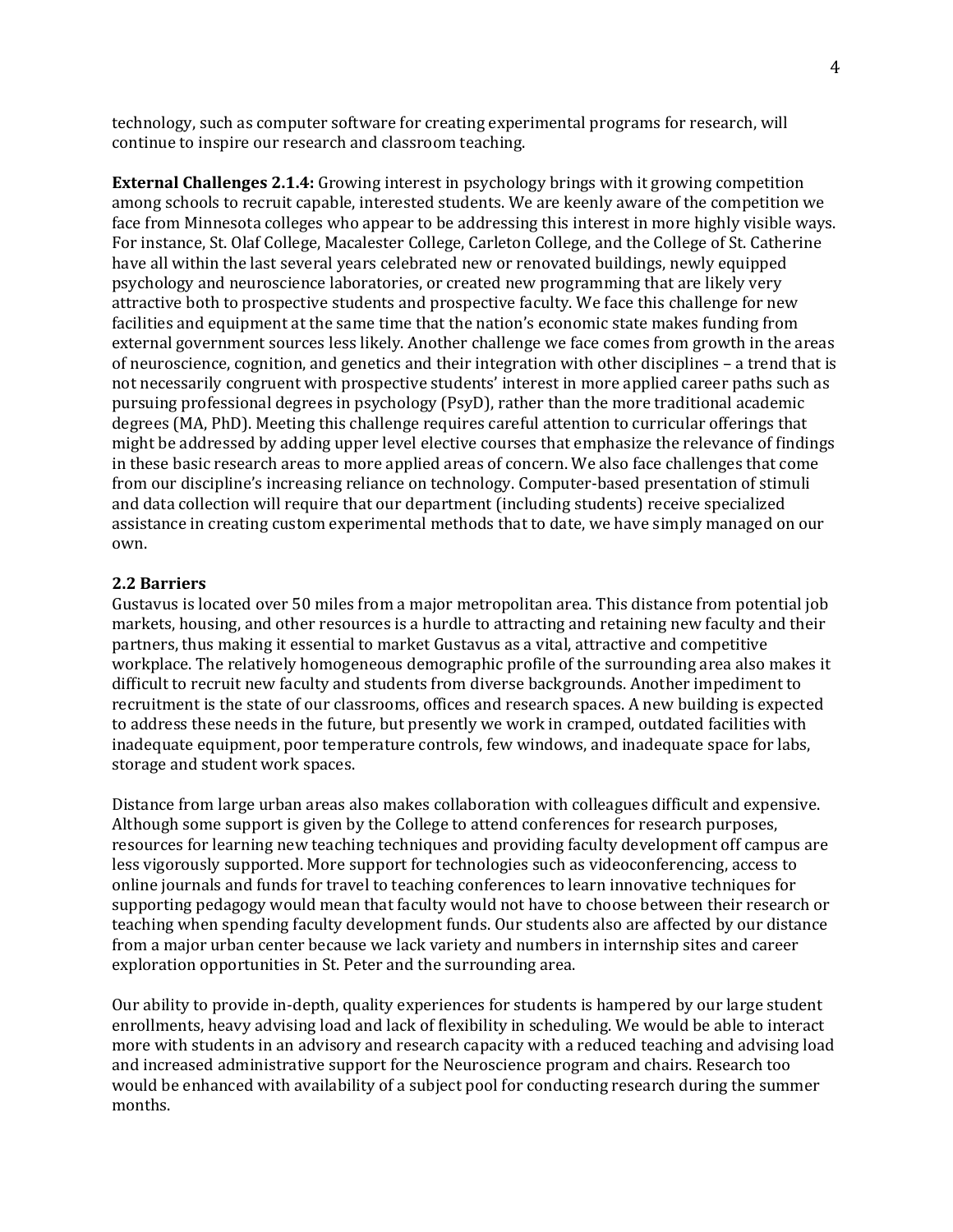# **Section 3: Strategic Initiatives and Recommendations**

The following descriptions represent the strategic initiatives we have envisioned to accomplish our department goals. For ease of exposition, these initiatives are listed separately under the goal to which they are most directly linked. However, in many cases the initiatives are interrelated and in virtually every case, the initiatives would contribute toward accomplishing multiple goals. Some of these goals are reinforced in the strategic plan for the Neuroscience program.

**Goal 1: Provide greater opportunity to engage in psychological science to create a more vibrant interactive research culture among students**

**Strategic Initiative 1.1** Create research suites to encourage, inspire, and support high quality research in psychological science

The plans for a new academic building on campus include designs for research laboratory suites that will allow students and faculty to engage more effectively in original psychological science both independently and in collaboration with each other. These proposed suites are designed to maximize interactions between students and faculty in related areas of research with the intent to spark interest and collaboration that might not otherwise occur. We anticipate that these research areas will encourage students to think of themselves as scholars and create a culture whereby students are inspired to engage in the excitement of generating research questions that they can address in empirical research. We also plan to dedicate a block of departmental time to events such as student/faculty research presentations, regularized student research meetings, outside speaker presentations, and technology seminars.

**Strategic Initiative 1.2** Develop a lab‐based curriculum to integrate research into courses

Research-based teaching is already a core component of our curriculum. However, with a new academic building and research suites comes the opportunity to include new lab components in existing classes and create more research opportunity for students. To make full use of these new facilities and spaces, the department requires additional time and resources to allow faculty to create these lab‐based courses or add lab components to existing classes. To accommodate the additional pedagogical planning, faculty time will require supplementation through course release time, additional adjunct faculty or larger class enrollments.

**Strategic Initiative 1.3** Fulfill laboratory equipment needs necessary to conduct high quality psychological research

With the plans for a new academic building and the design of research suites (Initiative 1.1) comes the need for the equipment necessary to realize the potential to conduct high quality original psychological research. Although the department has long been creative in managing to conduct research with low tech equipment, and indeed has inspired this creativity in our student projects, the technological expertise and expectations of a more sophisticated student population as well as the disciplinary trend toward greater methodological sophistication requires a meaningful commitment to purchasing up‐to‐date laboratory equipment (including computers and software) in order to support high quality student, faculty, and student‐faculty collaborative research. The Neuroscience minor, in particular, requires extensive, ongoing funding to start-up and maintain functional, dedicated laboratories.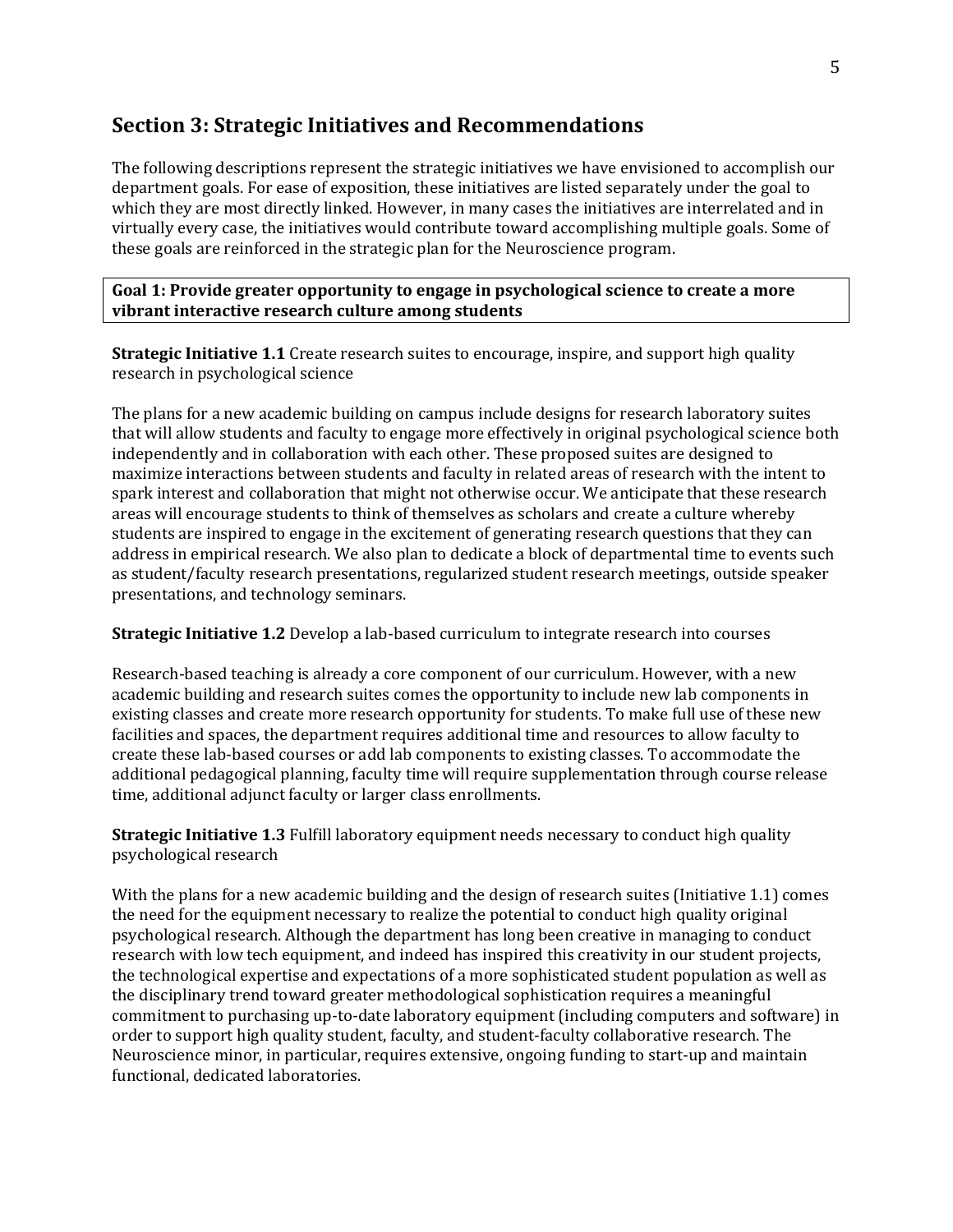**Strategic Initiative 1.4** Hire two additional faculty to capitalize on the natural collaborations that psychological science supports

Recent evidence suggests that collaborative endeavors in psychological science are on the rise and lead to more meaningful results than those that emerge from solitary endeavors (Wuchty, Jones, & Uzzi, 2007). To capitalize on the relative ease with which these collaborations can occur with students and to model what is happening across the discipline requires a commitment from faculty that is difficult to meet with the current six course per year classroom teaching assignment. Hiring two additional tenure track faculty in psychology would lessen the teaching load, thereby creating the opportunity to increase research collaborations with students outside the classroom. As described in Initiative 2.1 and 2.2, we are especially in need of an additional neuroscientist and cognitive psychologist who would be effective in providing connections within psychology and the neuroscience program.

#### **Strategic Initiative 1.5** Hire two laboratory technicians

The department has a long history of necessary self-sufficiency when it comes to introducing and maintaining technology both in the classroom and in laboratory research. As psychological science expands its reliance on technology in research and data collection, it is becoming increasingly necessary for the department to have dedicated laboratory support to keep up with these changes. To this end we propose hiring two technicians with computer expertise, one whose primary responsibility would be to support research initiatives and one who would primarily support pedagogical initiatives.

Research support technician: This technician would have the expertise necessary to design custom computer programs for stimulus presentation and data collection and additionally, run laboratories. This person would work closely with students enrolled in Statistics and Research Methods II (PSY 225), a major requirement with multiple sections offered every semester, to support the original research projects required of students in this course. This person would also be available to consult with and support honors psychology students and faculty members engaged in original psychological research. Expertise in advanced statistical software, data collection, and analysis would be an asset to faculty and students who require guidance or support. This technician would also have the ancillary task of maintaining the department's website. Increased visibility as a result of updates to the department website would raise the profile of the department and help facilitate contact with psychology alumni (see Initiative 4.1).

Pedagogical support technician: This technician would be dedicated to creating high quality course experiences (primarily computer‐based) tailored to enhance faculty course offerings. Creating these experiences for the many students we serve in General Psychology would be a primary task, but our 200‐level survey course offerings would also benefit from these computer experiences. This technician would also have the ancillary task of providing technical assistance necessary to maintain the psychology alumni network and database and should be skilled in computer methods for delivering information to and soliciting feedback from alumni via the internet (see Initiative 4.1).

**Strategic Initiative 1.6** Encourage the college to develop a fund dedicated to supporting student conference travel.

Many national conferences strongly encourage undergraduate participation and our department has a strong record of faculty/student research collaboration. Our students would benefit greatly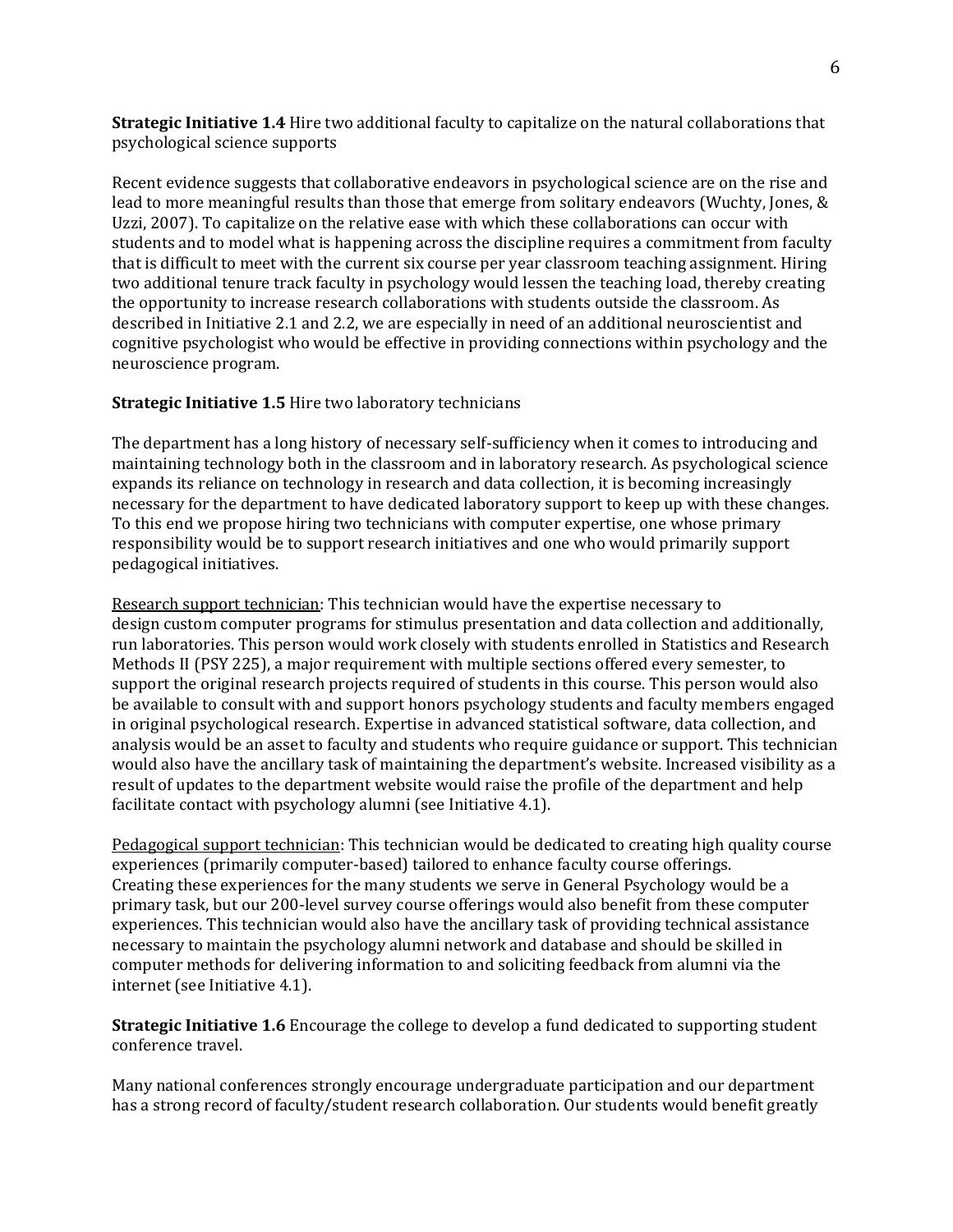from attending these conferences and having the opportunity to meet other students and faculty in their area of interest. These experiences would help them establish connections to other schools and programs that would be valuable for future careers and graduate school applications. In addition, students that attend conferences return to campus excited about research and this excitement is contagious. To encourage this extension of the vibrant research community beyond the Gustavus campus, we would like funds to be available for students working on a research project to attend one national conference per year.

#### **Goal 2: Promote emerging areas in psychology and emphasize interdisciplinary connections**

#### **Strategic Initiative 2.1** Hire a neuroscientist

Neuroscience has emerged as a growth area in psychology and an important interdisciplinary program. It is clear that the explosion of new knowledge in this field and the strong interest of our students should be addressed with more course offerings. There is a tremendous strain on the two faculty members making up the Neuroscience program to meet student demand for courses. Additionally the popularity of the program has lead to an increase in administrative and laboratory preparation tasks without an increase in support staff or technicians. Our students require opportunities to acquire both breadth of knowledge, through diverse courses and depth through laboratory experiences. In order to maintain the current quality and to expand our commitment, we need to hire an additional full‐time faculty member who would contribute to the existing neuroscience and psychology courses and offer new courses in this area.

#### **Strategic Initiative 2.2** Hire a cognitive psychologist

Another academic and research area for which we are underserved is cognitive psychology. More courses that address cognitive areas beyond the 200‐level would prepare students for emerging areas of study in graduate school or careers in management, education, economics or politics. This new faculty member could provide additional research expertise or courses in decision-making, reasoning, attention, or knowledge acquisition. Additionally, interdisciplinary approaches bridging neuroscience and cognitive psychology provide valuable research, theoretical and computer techniques that inform the other psychology sub disciplines.

**Strategic Initiative 2.3** Hire a laboratory assistant to support physiological psychology and neuroscience teaching labs

The addition of support staff is necessary to facilitate the laboratory component of neuroscience and physiology‐related courses. The labs require extensive preparation and the complex equipment used requires considerable time in set‐up and maintenance. This individual would assist with a range of tasks such as setting up and testing electrical equipment, animal care and preparation of solutions. We believe that this support is necessary to allow us to expand our laboratory offerings and fully utilize the laboratory space provided in the new academic building. Laboratory experiences are essential to promote psychology as a science (APA Task Force, 2002) and emphasize the field's extensive connections to other sciences.

## **Strategic Initiative 2.4** Create a post‐doctoral fellow position

This will be a revolving position, advertised as an opportunity for new psychology Ph.D.s to gain experience in teaching and working with undergraduates in psychology as well as the opportunity to be mentored by established faculty in a liberal arts program. Those from underrepresented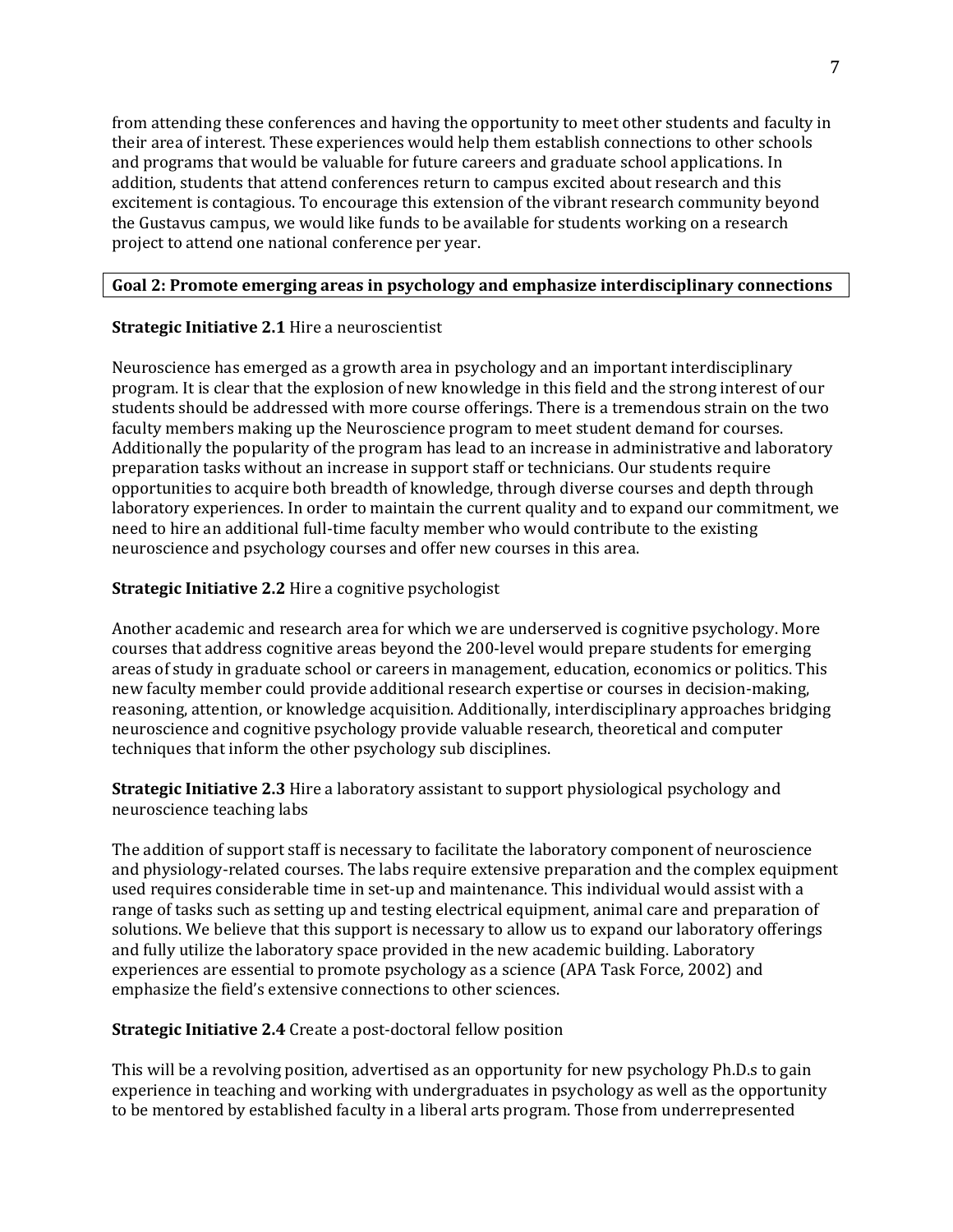groups will be encouraged to apply. The position will entail teaching one course each semester and conducting research with undergraduates on a topic in the fellow's area of expertise. Fellows will be chosen so that their work complements our psychology program, rather than duplicates it. It is intended that the courses taught by fellows will be those that are not part of our current curriculum so as to provide our students with access to course content, methods and research issues not covered by existing staff. Two members of the current staff will be given course release time (one course each semester) and assigned as mentors to the fellow. Activities will involve visiting classes and advising on syllabi and assignments. This position will serve as a vehicle by which Gustavus can raise its prominence by providing additional opportunities in research for our undergraduates and encouraging those from underrepresented groups to pursue careers in liberal arts education.

**Strategic Initiative 2.5** Expand journal collection to reflect emerging areas and interdisciplinary connections

Although we understand that the cost of journals continues to rise at staggering rates and that many articles for journals to which Gustavus does not currently subscribe can be acquired via ILL, students (and faculty) will frequently conduct research using the path of least resistance and only use articles that can be freely downloaded from Gustavus Full Text or Google searches. Therefore, until Open Access Electronic Journals in psychology become more prominent and complete, the department would like to increase the online access to journals that are essential for the ongoing research and teaching in the department (e.g., Cognition, Hormones and Behavior, Psychology of Music). In addition, more representative access to journals online will help attract and retain new faculty members.

### **Goal 3: Encourage students to value the practice of psychology and its application to the larger community**

#### **Strategic Initiative 3.1** Hire a clinical psychologist

A clinician would provide additional teaching, research and applied clinical expertise for the psychology department. Many of our students plan to pursue graduate work and careers in therapeutic or health service settings. An additional faculty member with clinical expertise would reduce our need to hire adjunct faculty to teach clinical courses and provide additional offerings in upper level, elective and IEX courses (e.g., psychological therapy, child psychopathology). Whether hired to replace a retiring department faculty member or as a new hire, this clinician would also serve as an additional research supervisor, academic advisor and mentor in an area that is important to our students.

**Strategic Initiative 3.2** Create a strong IEX and semester‐long internship program that provides opportunities for connecting academic knowledge and research experience with applied settings.

Our internship program is an exciting tool for students as they explore future career paths and make connections between the classroom and the community. We hope to improve the availability of clinical and counseling sites while increasing the breadth of sites devoted to public policy, advocacy, social justice, industrial/organizational principles and neuroscience. An important goal is to apply psychological science to social problems and initiatives. More faculty time would be required to reevaluate the way in which cooperative programs are administered and designed. The program is projected to be a cornerstone of experiential opportunities provided by our department.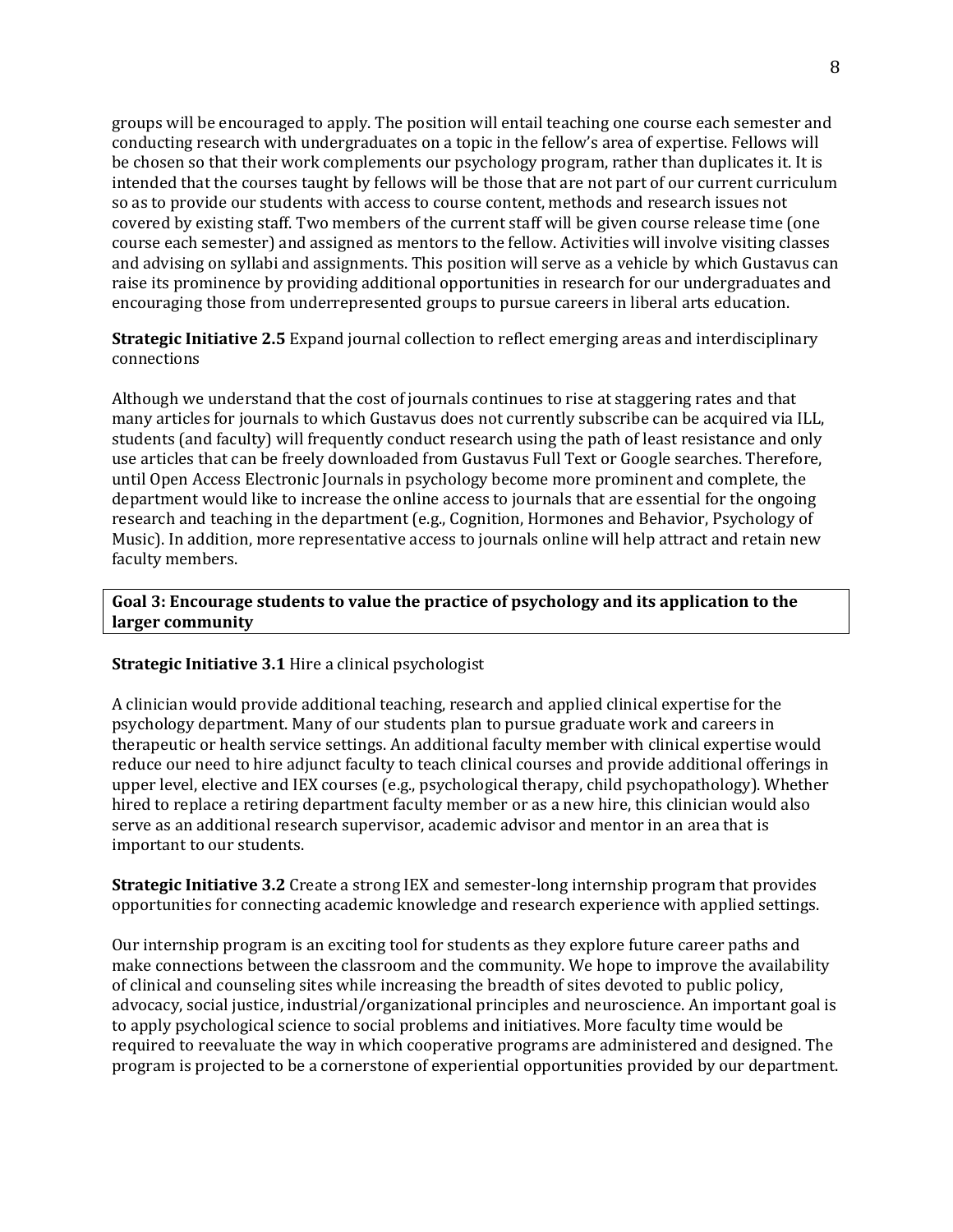**Strategic Initiative 3.3** Provide support for campus‐ and community‐based service learning initiatives in the classroom

Our department provides experiential learning opportunities in a number of psychology core and elective courses. However, because there is a strong demand for these courses, resulting in full enrollment and waiting lists, it is difficult to implement large scale service-learning components that can be administered by the course instructor and fully addressed by the sites available through community services. Smaller enrollments is one way to address this issue, although without additional faculty such a step is not feasible. Smaller enrollments would also allow more time to be devoted to integrating the academic content of the course more fully with the community‐based learning component.

**Strategic Initiative 3.4** Reduce psychology core course load to provide support for campus‐wide centers and interdisciplinary programs.

Because psychology focuses on understanding the human mind and behavior, it can meaningfully contribute to the curriculum of many interdisciplinary programs, such as Peace Studies, Environmental Studies, and Gender, Women, & Sexuality Studies. Recent research has empirically established psychology as a "hub discipline", that is, a discipline in which scientific research is cited by many in other fields (Cacioppo, 2007; Boyack, Klavans, Borner, 2005). By hiring the additional faculty mentioned in Initiatives 1.4, 2.1, 2.2, and 3.1 and by creating a new postdoctoral fellowship (2.4) and endowed chairs (5.1), we hope to decrease the number of core courses each faculty member needs to teach to facilitate the development of elective courses (see also 5.2) that can contribute to interdisciplinary programs, thereby capitalizing on the "hub" nature of our discipline and allowing students to see how psychology can contribute to broader issues.

#### **Goal 4: Enhance ongoing relationship with psychology major alumni**

**Strategic Initiative 4.1** Develop an online psychology alumni database and network.

We would like current psychology majors to have the opportunity to interact and learn from former students throughout the year, not just during the reunion weekend. To facilitate this interaction, an online psychology alumni database and network will be created. This network will include the interests and current occupations of psychology alumni. This information would be searchable so that current students can easily identify alumni that share their interests or potential career choice. The network would also provide a way for current psychology students to easily contact (e.g., forums, instant messaging and email) alumni to ask questions and get advice throughout their time at Gustavus and after.

**Strategic Initiative 4.2** Utilize the full‐time pedagogical support technician position created in Initiative 1.5 to provide technical assistance for the alumni network

Maintaining the psychology alumni database and network would be beyond the responsibilities of the psychology administrative assistant. Therefore, we intend to use the full‐time technical support staff position created in Initiative 1.5 for this purpose in addition to the responsibilities listed above (see Initiative 4.1).

**Strategic Initiative 4.3** Work with alumni to establish a psychology department research endowment fund.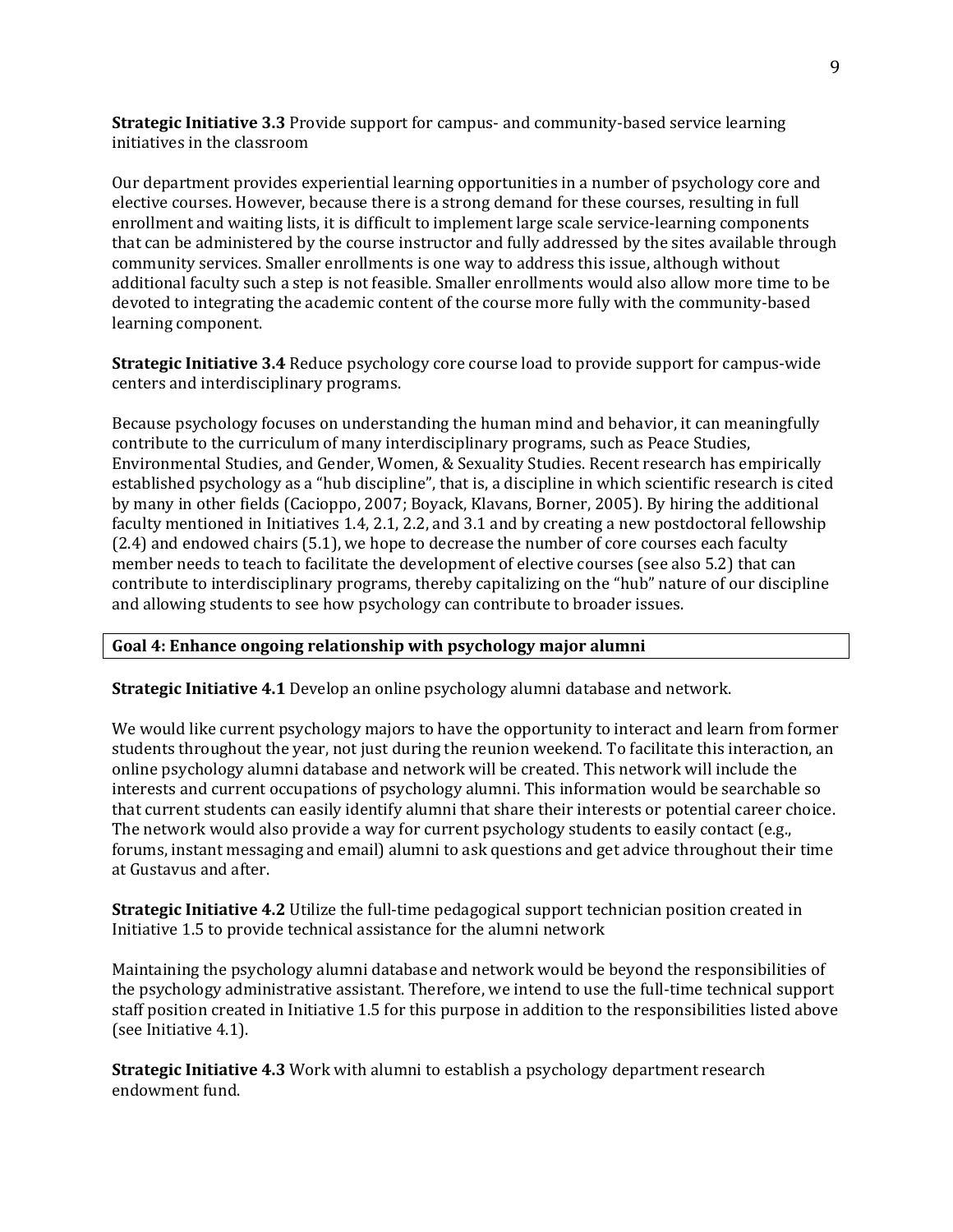We would like to establish a fund using psychology alumni donations for faculty/student research and development opportunities and continue funding of existing department endeavors. Presently the Psychology Department has the high profile Kendall Lecture Series to bring leading psychology scholars to campus. It is funded by an endowment created in honor of Dr. John Kendall, a former president of the College and psychology department faculty member. The department wants to ensure that this series will continue by encouraging funding from alumni and associated foundations. Other research lectures and symposia established by the department such as the Psychology Department Fall Alumni Lecture Series and the twice yearly Psychology Student Research Symposium could be supported by an endowment fund. Other possibilities to enhance student/faculty research are summer stipends for student projects and on‐campus housing, travel funds to conferences for faculty and students and research equipment that would enhance all student research opportunities or the Neuroscience program in particular. We also propose an alumni advisory council that allows interested alumni to participate in choosing outstanding senior honors theses or proposals for summer research stipends.

**Strategic Initiative 4.4** In anticipation of an expanded role in supporting alumni relations, increase work hours for the psychology administrative assistant to meet these new needs and continue to serve existing and presently unmet departmental needs.

Expand the current 6‐hour/day, 9‐month administrative assistant position to a 6‐hour/day, 10‐ month position with hours available to cover one week beyond commencement, one week prior to the first day of class and one six‐hour day each week during the summer. The current six‐hour, 9‐ month position does not reflect end‐of‐year and beginning‐of‐year administrative responsibilities and thus, fails to meet the departmental needs adequately.

Computer technical support, event organization, contact building and record and budget maintenance are additional tasks that will present themselves as we increase communication with our psychology alumni. The department's administrative assistant has already assumed some of these tasks, but without additional hours and funding, our plans to increase alumni contact and participation are less likely to succeed.

**Strategic Initiative 4.5** The creation of a psychology alumni reunion that corresponds with the College's annual alumni weekend

This event would bring together current psychology faculty, former psychology faculty, current psychology majors, and graduated psychology majors. The weekend would include panel discussions featuring psychology alumni who have gone onto pursue careers in a variety of fields. It would include invited talks from psychology alumni and current faculty members, a poster session featuring current student research, and social gatherings (e.g., dinner parties), all of which would provide different types of opportunities for current students to get to know former students. We believe this event would create excitement among current psychology students and energize former students to remain active in the future plans of Gustavus.

The celebration of a major from Gustavus should be a campus-wide event; therefore, other academic departments could consider organizing similar reunion events. This collaboration would foster a culture on campus that keeps close ties between current and previous students. These connections may benefit our current students as they consider future career paths and may also benefit the College by energizing alumni's interest in Gustavus' future objectives.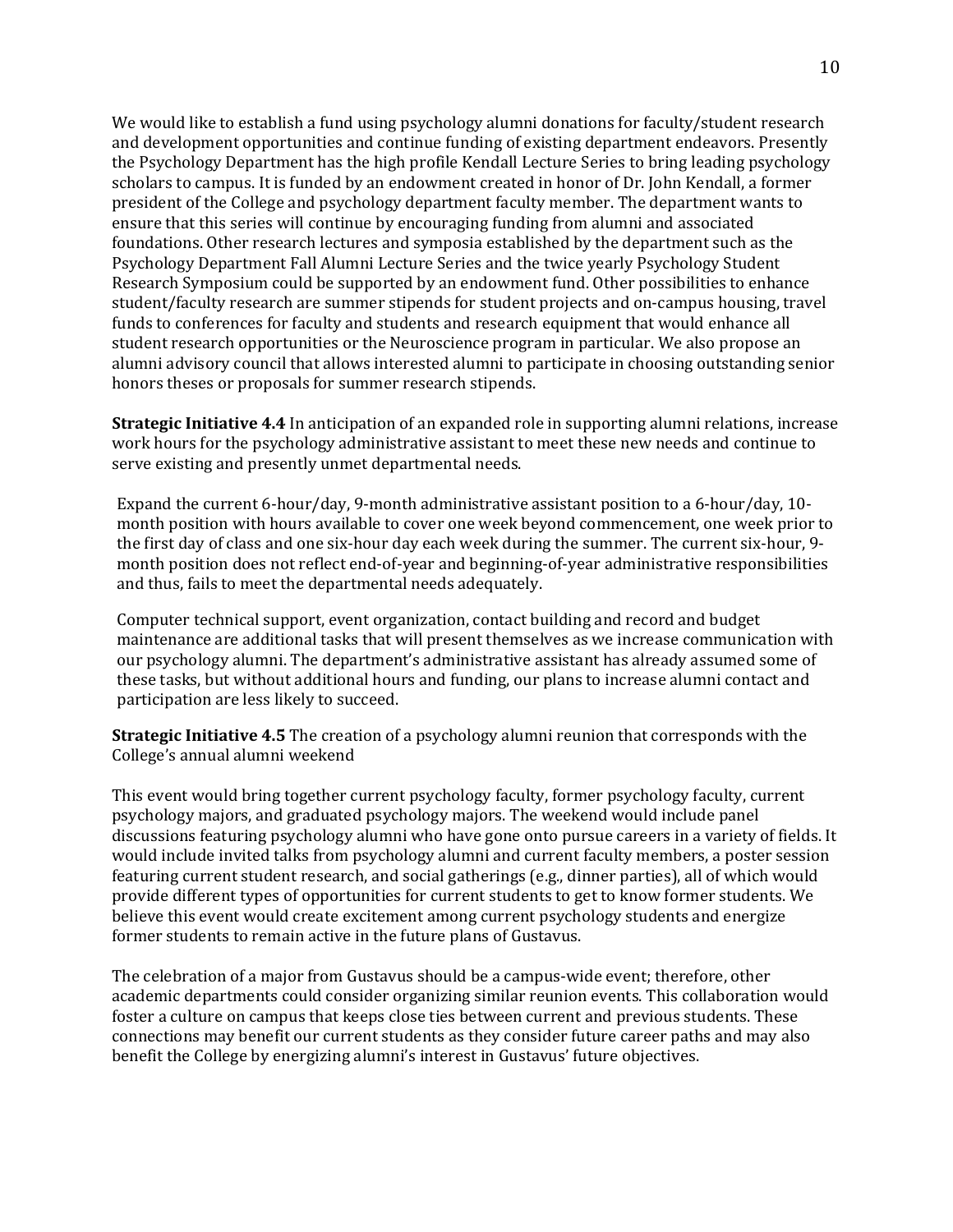#### **Goal 5: Maintain academic excellence through a solid foundation of course offerings and increase depth of student understanding**

### **Strategic Initiative 5.1** Establish two endowed chairs

The department proposes two endowed chairs that will allow current Gustavus faculty members to increase opportunities for extended research collaborations with students, provide time to explore and develop new curriculum and pedagogical methods, and foster a more vibrant research environment for students. We propose that each endowed chair has sufficient funding to (1) pay salary and benefits for the occupant of the chair at their regularly scheduled salary in order to relieve the College's overall faculty salary pool, (2) pay salary to replace courses associated with the reduced teaching assignment of the endowed chair, (3) pay a summer stipend for the faculty member and up to three research students, (4) provide funding to support the costs of ongoing research (e.g., equipment purchases, participant payment), and (5) provide funding for the faculty member and engaged students to travel to at least two professional conferences each year.

We envision that existing faculty members will rotate through these endowed chairs and occupy the chair for a two‐year period. A current strength of our department is collegial common commitment to the work of the department – a characteristic that is supported by the egalitarian spirit of the department. Working with the added benefits of the endowed chair will allow each of us to become more creative in our teaching and research.

During the first year of the two-year assignment, a faculty member would be assigned no more than four regular courses, preferably two sections of one course each semester. The remaining time would be used to work with individual students on a project designed to continue through the summer months and into the following academic year. In the second year, the teaching load would increase to five regular courses. The fifth course would be taught in the spring semester and normally be an upper level seminar focused on the topic central to the project completed during the prior three semesters.

**Strategic Initiatives 5.2** Offer greater choice in upper level elective course offerings

Although our current course offerings meet the American Psychological Recommendations for providing a solid undergraduate major in psychology (APA, Task Force, 2002), our heavy enrollment demands have to date, restricted us from offering many upper level elective courses. A greater variety of course offerings, especially electives, is a frequent request from current students and is foremost among the criticisms listed in the survey results of our graduating seniors. Moreover, providing these elective experiences would provide students with the opportunity to study in greater depth the research and ideas introduced in our core survey courses. Hiring new faculty as we propose in Initiatives 1.4, 2.1, 2.2, 3.1 above, who could provide these courses is one way to address this initiative. Equally important however, is the possibility that new faculty hires could assist in teaching the necessary core courses thereby affording current faculty the opportunity to create new courses for our curriculum.

# **Section 4: Assessment**

The Psychology Department has a number of assessment tools already in place that would evaluate our success in meeting the goals presented in this document. These tools and additional measures that appraise whether we have met our objectives are listed below. Implementation of these assessment procedures will require additional administrative time and support.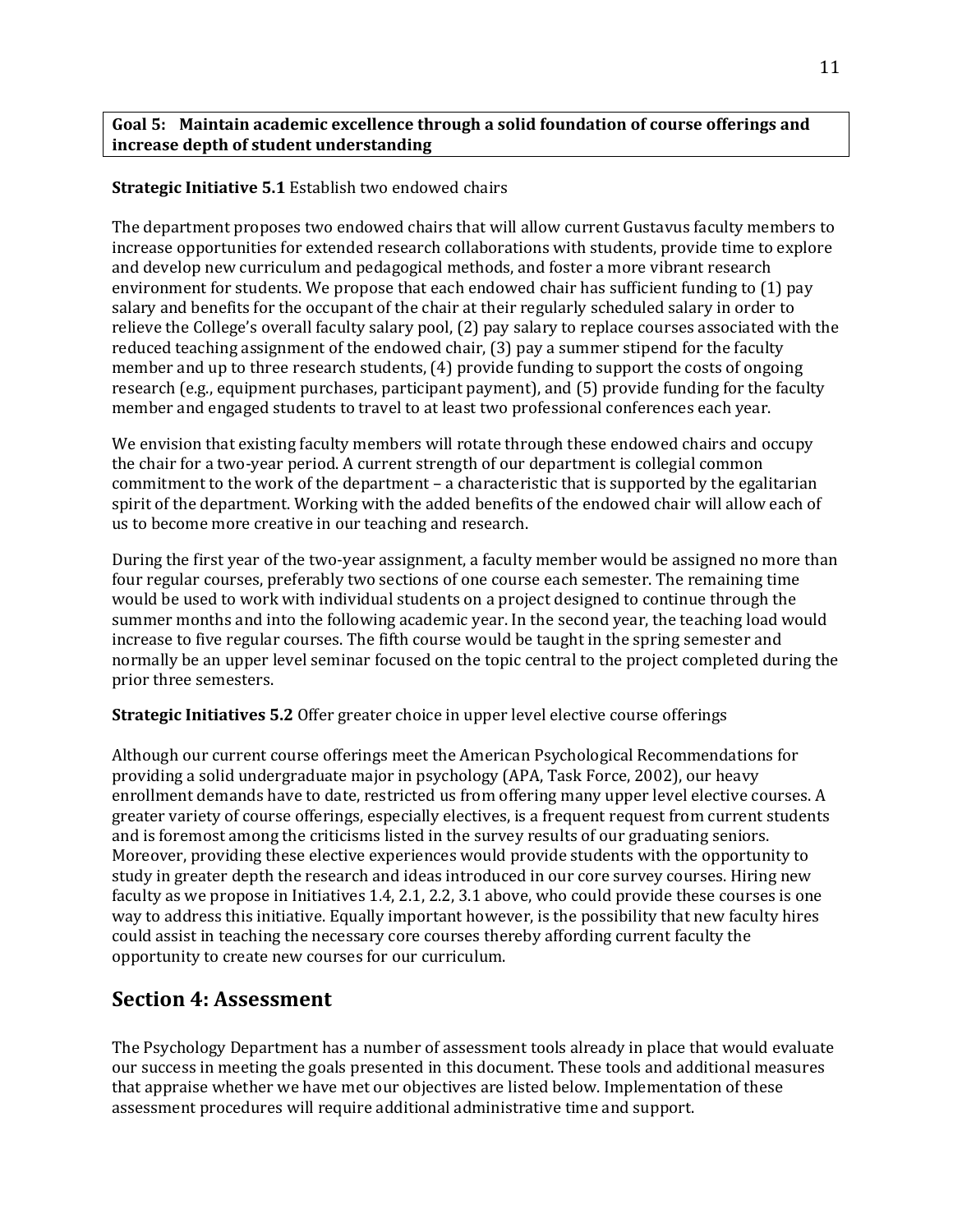### **Goal 1: Provide greater opportunity to engage in psychological science to create a more vibrant interactive research culture among students**

- **Track the number of students participating in research with faculty as honors students** (PSY390), as research apprentices (PSY290), through directed research (PSY391) and during the summer.
- Record conference presentations and publications for students and faculty at national and international professional conferences and in refereed journals in the discipline.
- Track participation in end-of-the semester research symposia.
- Record attendance at research lectures sponsored by the psychology department and record the number of such lectures on campus.
- Assess the utilization of existing lab spaces to ensure they are being used productively.
- Track senior exam scores in areas related to statistics and research design.
- Evaluate increased sophistication and interest by students in use of technology in the classroom and in labs.
- Follow changes in the number of students who enter research-oriented graduate programs or obtain research‐oriented post‐graduation work.
- Implement a more formalized procedure for evaluating senior honors theses by including a second reader, creating standardized feedback tools for projects and comparing quality of projects with papers from previous years.

## **Goal 2: Promote emerging areas in psychology and emphasize interdisciplinary connections**

- Record enrollment in all minors, including the Neuroscience minor.
- Examine for evidence of interdisciplinary connections with psychology through chosen research projects for courses.
- Track the development of courses in emerging areas and enrollment in these courses.
- Record the number of speakers in emerging disciplines who give lectures or participate in classrooms at Gustavus.
- Record the number of psychology graduates admitted to neuroscience and cognitive neuroscience graduate programs and participating in summer research opportunities in these fields that are sponsored at other institutions.

## **Goal 3: Encourage students to value the practice of psychology and its application to the larger community**

- Continue to keep track of the number of students who take part in IEX or semester-long internships
- Maintain a more complete record of the number of existing and new internship sites being established.
- Record the variety of choices available to students in applied areas such as public policy, advocacy and industrial/organizational psychology.
- Record the number of graduates employed by their internship sites following graduation.

## **Goal 4: Enhance ongoing relationships with psychology major alumni**

- Follow the success of online networking tools for psychology graduates by surveying them.
- Record the number of alumni who lecture or present through invitation in our department.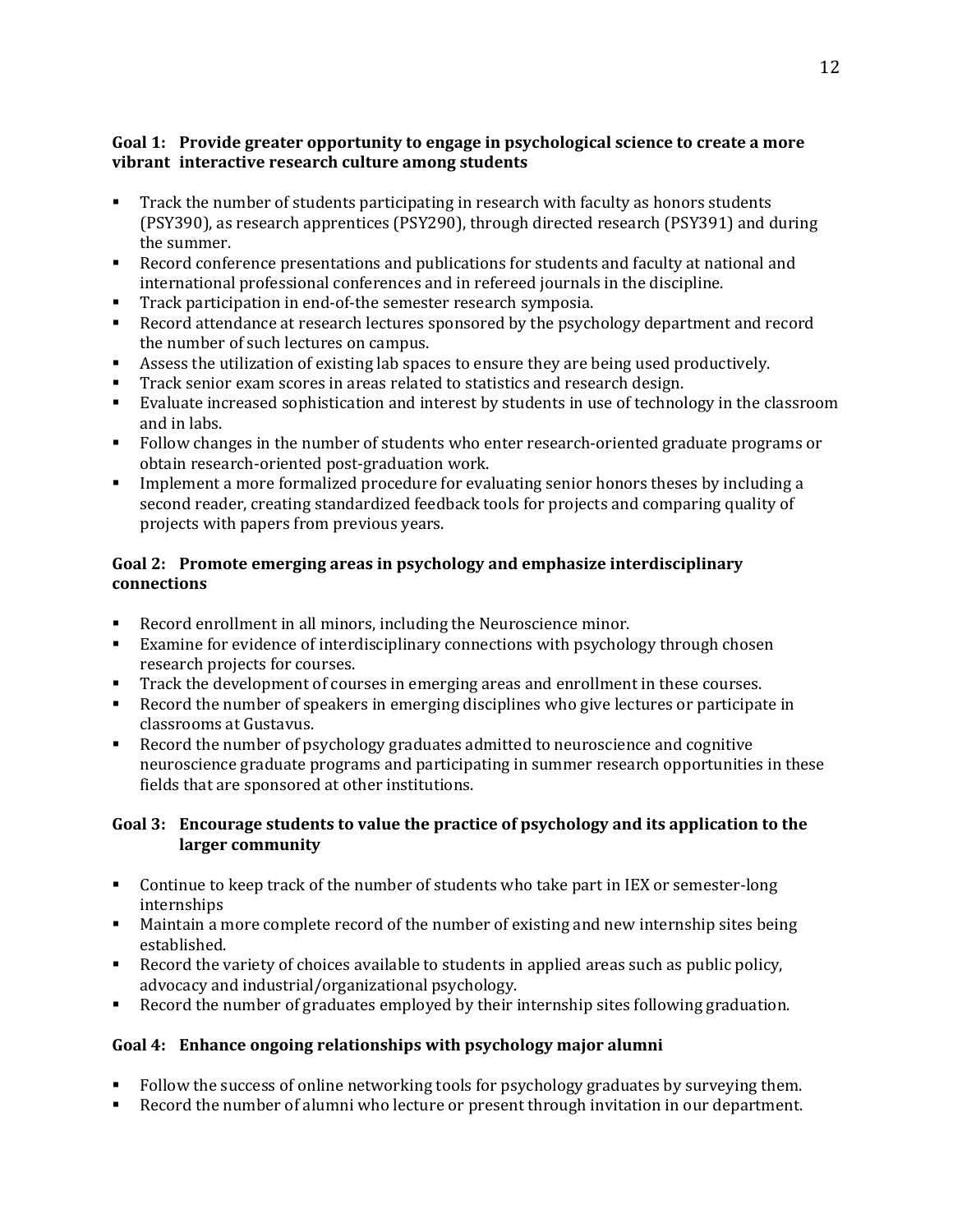- **Track any increases in alumni taking part in internship supervision or mentoring programs.**
- Record gifts to newly created psychology department research endowment fund.

## **Goal 5: Maintain academic excellence through a solid foundation of course offerings and increase depth of understanding**

- **Continue testing psychology seniors using the comprehensive Graduate Record Exam subject** test to assess mastery of content.
- Continue to assess psychology majors' satisfaction with course offerings through psychology graduate exit survey administered by the department.
- Continue to track enrollment in existing and new courses.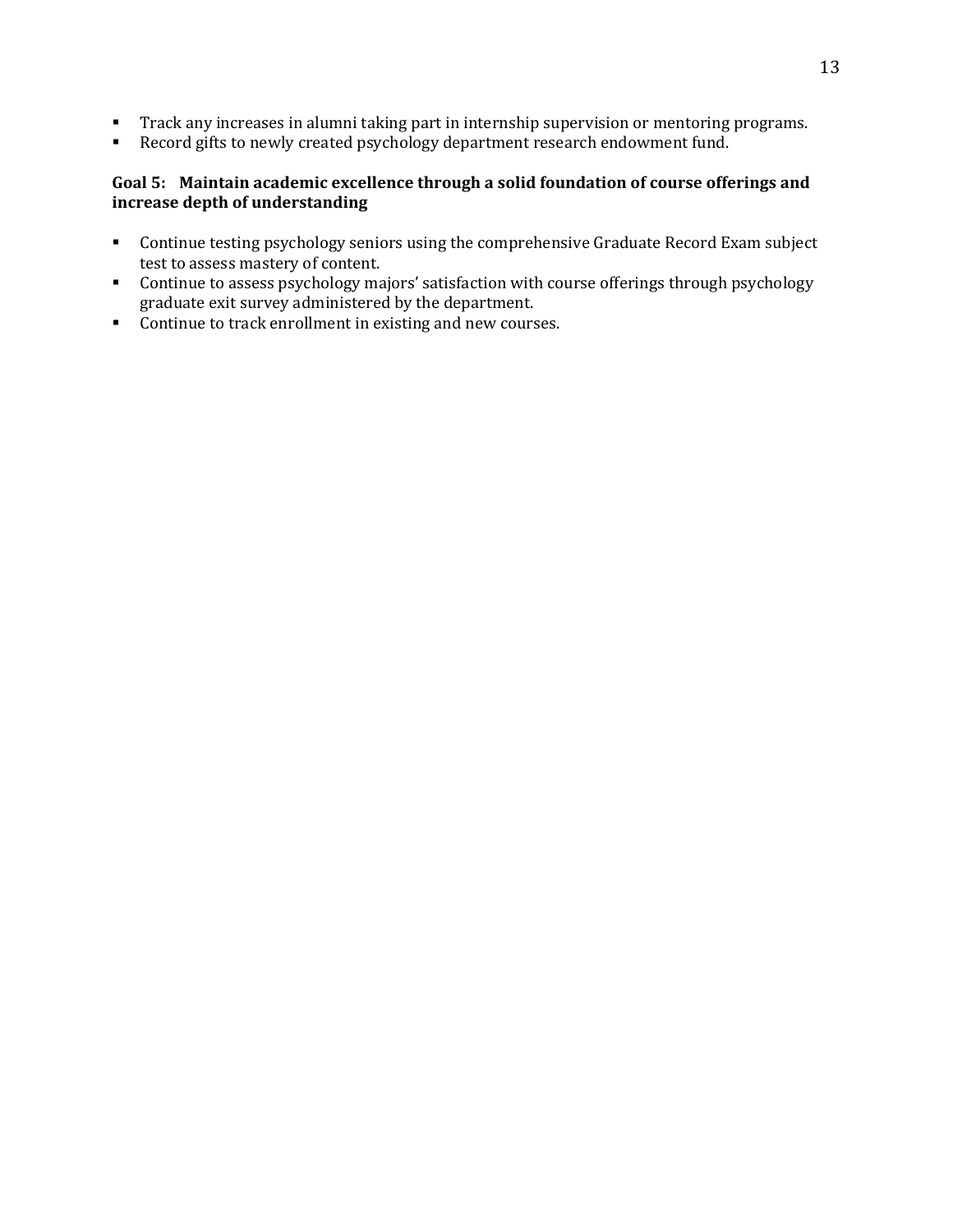# Psychology Department Faculty (Full‐Time)

Jennifer Ackil Kyle Chambers Patricia Costello

Mark Kruger Richard Martin Timothy Robinson

Barbara Simpson Marie Walker Janine Wotton

(Interim Chair)